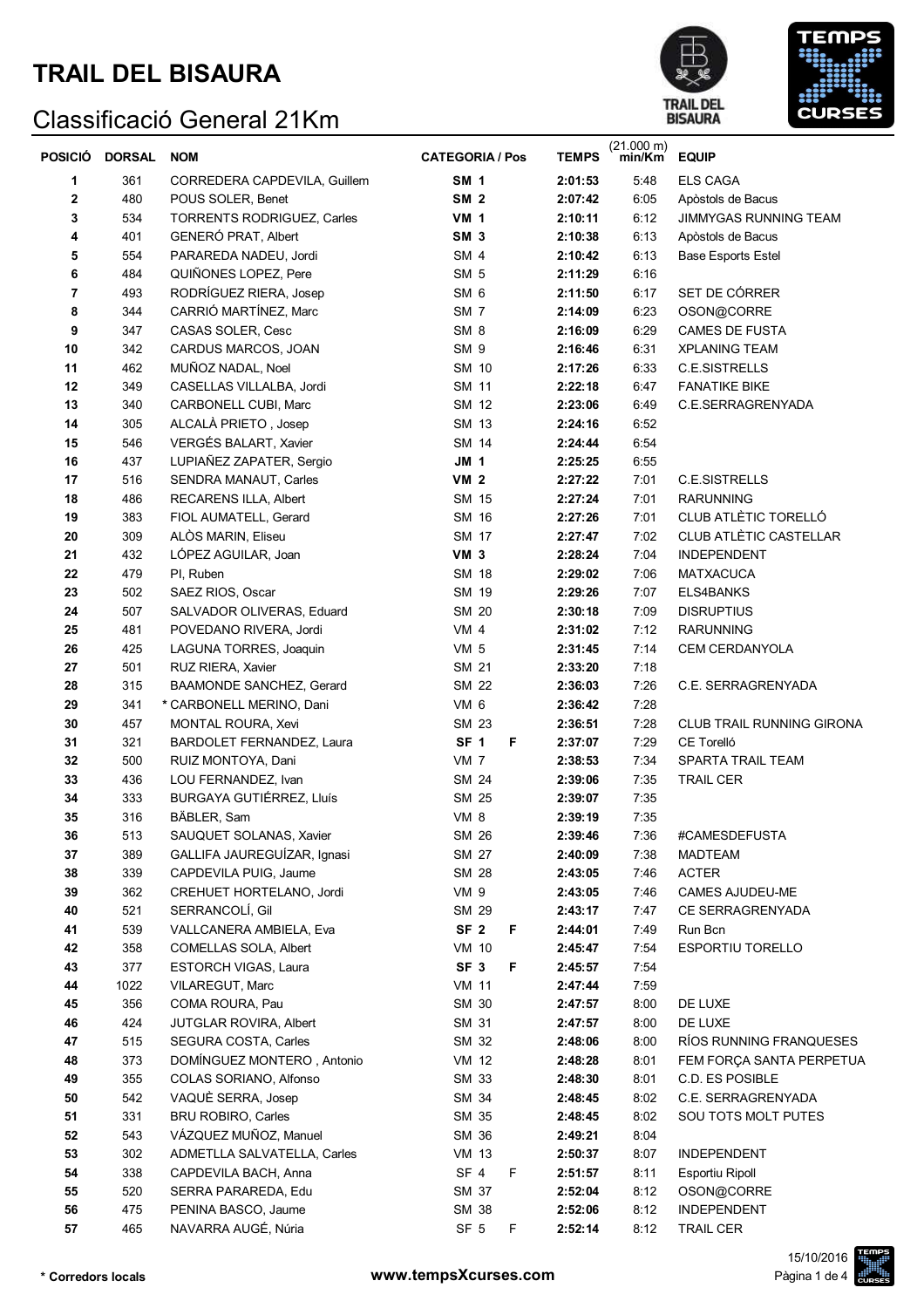



| POSICIÓ DORSAL |            | <b>NOM</b>                                        | <b>CATEGORIA / Pos</b>        | <b>TEMPS</b>       | $(21.000 \text{ m})$<br>min/Km | <b>EQUIP</b>                                       |
|----------------|------------|---------------------------------------------------|-------------------------------|--------------------|--------------------------------|----------------------------------------------------|
| 58             | 532        | TOR BARDOLET, Arnau                               | SM 39                         | 2:52:20            | 8:12                           | <b>CENTRE EXCTA TORELLO</b>                        |
| 59             | 483        | PUJOL RIUS, Josep                                 | SM 40                         | 2:52:29            | 8:13                           | <b>INFINIT RUNNING</b>                             |
| 60             | 346        | CASALS SERRA, Marc                                | SM 41                         | 2:53:41            | 8:16                           | TBOT                                               |
| 61             | 551        | VIVES, Jordi                                      | SM 42                         | 2:56:35            | 8:25                           | <b>RUN BCN</b>                                     |
| 62             | 310        | ARMENGOL CASALÍ, Nil                              | JM <sub>2</sub>               | 2:58:46            | 8:31                           | <b>INDEPENDENT</b>                                 |
| 63             | 545        | VERDAGUER DOT, Joan                               | Sub23M 1                      | 2:58:47            | 8:31                           | CET                                                |
| 64             | 365        | DE BLAS LORENZO, Qki                              | <b>VM 14</b>                  | 3:00:13            | 8:35                           | <b>CORREBDN</b>                                    |
| 65             | 407        | <b>GOMEZ MAILLO, Luis</b>                         | <b>VM 15</b>                  | 3:00:14            | 8:35                           | SPARTA TRAIL TEAM                                  |
| 66             | 353        | CLAPE BATALLE, Ignasi                             | SM 43                         | 3:00:21            | 8:35                           |                                                    |
| 67             | 509        | SANCHEZ ARANEGA, Alfons                           | SM 44                         | 3:00:49            | 8:37                           | <b>INDEPENDNET</b>                                 |
| 68             | 304        | AJRAM TARES, Cinto                                | SM 45                         | 3:02:35            | 8:42                           | Zurich Sports Club                                 |
| 69             | 522        | SERRAT BARCONS, Jordi                             | SM 46                         | 3:02:37            | 8:42                           |                                                    |
| 70             | 474        | PEÑARANDA ARMERO, Toni                            | SM 47                         | 3:03:16            | 8:44                           | Fapalinhos Palluqueiros                            |
| 71             | 326        | BOIX, Marc                                        | SM 48                         | 3:03:24            | 8:44                           | <b>FASTTRIATLON</b>                                |
| 72             | 372        | DOMINGO FERRERES, Alex                            | SM 49                         | 3:04:34            | 8:47                           |                                                    |
| 73             | 550        | <b>VILLEN ROSELL, Albert</b>                      | SM 50                         | 3:04:35            | 8:47                           | L'ESPORTIU TORELLÓ                                 |
| 74             | 301        | ADILLON BOSCH, Jordi                              | SM 51                         | 3:04:49            | 8:48                           |                                                    |
| 75             | 531        | SOSA FERNANDEZ, Nadia                             | SF <sub>6</sub><br>F.         | 3:04:56            | 8:48                           | <b>RUNBCN</b>                                      |
| 76             | 498        | ROSSELL VERDAGUER, Marc                           | SM 52                         | 3:05:05            | 8:49                           | C.E.SERRAGRENYADA                                  |
| 77             | 433        | LOPEZ DEL VALLE, Araceli                          | <b>VF 1</b><br>F              | 3:05:05            | 8:49                           |                                                    |
| 78             | 387        | GALLARDO BALAGUER, Sergi                          | <b>VM 16</b>                  | 3:05:28            | 8:50                           | TRAIL MONTPEDRÓS                                   |
| 79             | 395        | GARCÍA MONTÓN, Jose                               | VM 17                         | 3:05:28            | 8:50                           |                                                    |
| 80             | 418        | HENANDEZ DORCA, Joan                              | SM 53                         | 3:05:29            | 8:50                           | CE Torelló                                         |
| 81             | 393        | GARCIA DOMINGUEZ, Josetor                         | SM 54                         | 3:05:36            | 8:50                           |                                                    |
| 82             | 300        | ABAD PLA, Marc                                    | VM 18                         | 3:05:51            | 8:51                           | <b>IPSI RUNNERS</b>                                |
| 83             | 530        | * SORIANO BLAZQUEZ, David                         | VM 19                         | 3:06:34            | 8:53                           |                                                    |
| 84             | 348        | CASELLAS PUJOL, Gerard                            | SM 55                         | 3:06:51            | 8:54                           | CEM CAN CARALLEU                                   |
| 85             | 540        | VALLDENEU ROSELL, Albert                          | SM 56                         | 3:07:00            | 8:54                           | DE LUXE                                            |
| 86             | 398        | GARRIGA BARCELO, Salvador                         | <b>VM 20</b>                  | 3:07:03            | 8:54                           | C.E.CALELLA                                        |
| 87             | 505        | SALAS, Laura                                      | SF <sub>7</sub><br>F.         | 3:07:07            | 8:55                           |                                                    |
| 88             | 311        | ARMENGOU MOLINS, Martí                            | SM 57                         | 3:07:10            | 8:55                           |                                                    |
| 89             | 478        | PÉREZ TERRONES, Mireia                            | SF <sub>8</sub><br>F          | 3:07:41            | 8:56                           | <b>CAMESDEFUSTA</b>                                |
| 90             | 427        | LLADÓ, Marc                                       | SM 58                         | 3:07:42            | 8:56                           | SOUTOTSMOLTPUTES TEAM                              |
| 91             | 386        | FONT CODINA, Marc                                 | SM 59                         | 3:07:51            | 8:57                           | CE Torelló                                         |
| 92             | 414        | GRAU FRANQUESA, Agusti                            | <b>VM 21</b>                  | 3:08:13            | 8:58                           | <b>SERPENTDEFORME</b>                              |
| 93             | 453        | * MERCHAN SALCES, David                           | VM 22                         | 3:09:29            | 9:01                           | <b>INDEPENDENT</b>                                 |
| 94             | 473        | * PARRAMON GARCIA, Jordi                          | <b>VM 23</b>                  | 3:10:40            | 9:05                           |                                                    |
| 95             | 396        | GARCÍA PRIETO, Cobi                               | VF <sub>2</sub><br>F          | 3:10:42            | 9:05                           | SPARTA TRAIL TEAM                                  |
| 96             | 514        | SEGUNDO GÓMEZ, Sergio                             | SM 60                         | 3:10:45            | 9:05                           |                                                    |
| 97             | 364        | CUARTERO GUERRERO, Marta                          | SF <sub>9</sub><br>F          | 3:11:30            | 9:07                           |                                                    |
| 98             | 499        | ROVIRA, Marc                                      | SM 61                         | 3:12:33            | 9:10                           | CAMES AJUDEU-ME                                    |
| 99             | 431        | LLUSSÀ PASCUAL, Martí                             | SM 62                         | 3:15:18            | 9:18                           | <b>INDEPENDENT</b>                                 |
| 100            | 519        | SERRA MARQUEZ, Xavi                               | SM 63                         | 3:15:19            | 9:18                           | C.C.AIGUAFREDA                                     |
| 101            | 337        | CAÑUELO POLO, Moisés                              | SM 64                         | 3:16:10            | 9:20                           | A RUN DE TERRA                                     |
| 102            | 464        | MUNTADAS ABANCÓ, Albert<br>BLANQUÉ BLASCO, Daniel | SM 65                         | 3:16:32            | 9:22                           | <b>INDEPENDENT</b>                                 |
| 103<br>104     | 324<br>410 | GORDILLO, Andreu                                  | VM 24<br><b>VM 25</b>         | 3:17:03<br>3:17:14 | 9:23<br>9:24                   | TRAIL MONTPEDRÓS<br>RIOS RUNING FRANQUESES         |
|                |            |                                                   |                               |                    |                                |                                                    |
| 105<br>106     | 541<br>489 | VALLS MUÑOZ, Micky<br>ROCA COLOMER, Teresa        | SM 66<br>VF <sub>3</sub><br>F | 3:17:15<br>3:17:49 | 9:24<br>9:25                   | RIOS RUNNING FRANQUESES<br><b>ATLETISMO PARETS</b> |
|                |            |                                                   |                               |                    |                                |                                                    |
| 107<br>108     | 447<br>470 | MAYO CARBALLEIRA, Ruben<br>PAGÈS FARRÉ, David     | SM 67<br><b>VM 26</b>         | 3:18:18            | 9:27<br>9:28                   | <b>BON PASTOR POWER</b>                            |
| 109            | 444        | MARZO CREMADES, Carlos                            | SM 68                         | 3:18:39<br>3:19:48 | 9:31                           | Mataró Race                                        |
| 110            | 307        | ALCUBIERRE ROCA, Judit                            | <b>VF 4</b><br>F              | 3:21:05            | 9:35                           |                                                    |
| 111            | 528        | SOLANES CASANOVAS, Sergi                          | <b>VM 27</b>                  | 3:21:29            | 9:36                           | CE. Serragrenyada<br>SPARTA TRAIL TEAM             |
| 112            | 463        | MUÑOZ RODRÍGUEZ, Jéssica                          | SF 10<br>- F                  | 3:22:02            | 9:37                           |                                                    |
| 113            | 533        | TORO RODRIGUEZ, David                             | <b>VM 28</b>                  | 3:22:03            | 9:37                           |                                                    |
| 114            | 308        | ALONSO, Ismael                                    | VM 29                         | 3:22:32            | 9:39                           |                                                    |
|                |            |                                                   |                               |                    |                                |                                                    |

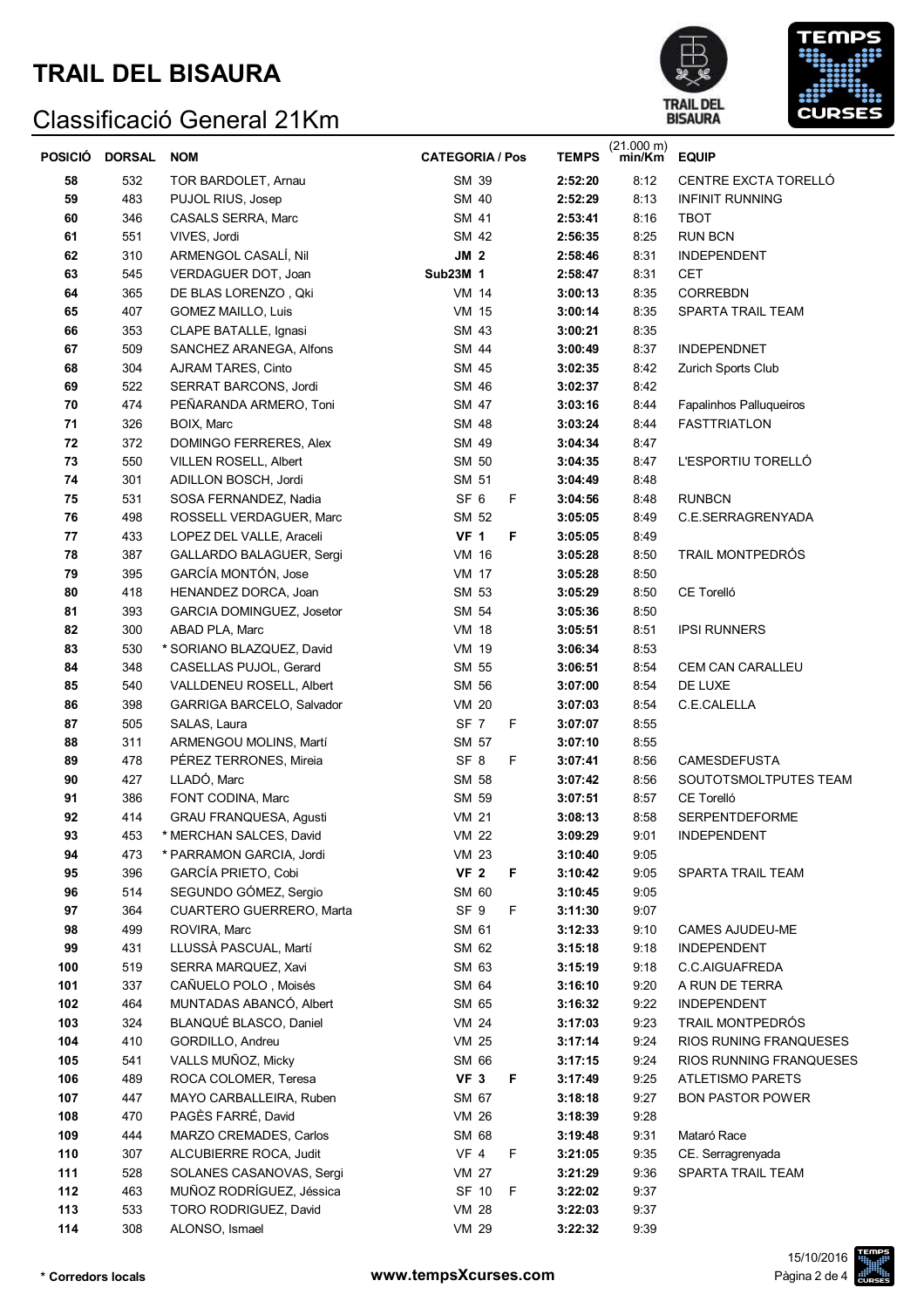# **TRAIL DEL BISAURA**





| <b>POSICIÓ</b> | DORSAL NOM |                                     | <b>CATEGORIA / Pos</b> |              | <b>TEMPS</b> | $(21.000 \text{ m})$<br>min/Km | <b>EQUIP</b>                     |
|----------------|------------|-------------------------------------|------------------------|--------------|--------------|--------------------------------|----------------------------------|
| 115            | 503        | * SALA FABREGÓ, Anna                | SF 11 F                |              | 3:22:52      | 9:40                           | BISAURA XTREM TEAM               |
| 116            | 417        | GUTIÉRREZ RICH, Joan                | SM 69                  |              | 3:22:55      | 9:40                           | CORREDORS DEL CARGOL             |
| 117            | 325        | BLUM SERRA, Roman                   | <b>VM 30</b>           |              | 3:22:58      | 9:40                           |                                  |
| 118            | 523        | SEUBA BERNADAS, Albert              | SM 70                  |              | 3:24:46      | 9:45                           | <b>INFINIT IGUALADA</b>          |
| 119            | 352        | CAZORLA ZAMBRANA, Juan Antonio      | <b>VM 31</b>           |              | 3:24:52      | 9:45                           |                                  |
| 120            | 448        | * MAZA GARCIA, Miquel               | <b>VM 32</b>           |              | 3:24:53      | 9:45                           | <b>OLIMPIC MANLLEU</b>           |
| 121            | 392        | GARCÍA BUENO, Joaquín               | <b>VM 33</b>           |              | 3:24:59      | 9:46                           |                                  |
| 122            | 456        | MISAS ZAMORANO, Antonio             | VM 34                  |              | 3:24:59      | 9:46                           |                                  |
| 123            | 351        | CASTRO CHECA, Alberto               | SM 71                  |              | 3:25:01      | 9:46                           | <b>SENSE LIMITS</b>              |
| 124            | 454        | MERENGUER BIOSCA, Serafí            | VM 35                  |              | 3:25:42      | 9:48                           |                                  |
| 125            | 506        | SALINER, Jordi                      | VM 36                  |              | 3:27:11      | 9:52                           | <b>NIKEI</b>                     |
| 126            | 536        | TRUJOLS VILAHUR, Lluís              | <b>VM 37</b>           |              | 3:27:52      | 9:54                           |                                  |
| 127            | 445        | MAS GIRALT, Ernest                  | <b>VM 38</b>           |              | 3:27:59      | 9:54                           | AVA SENIA                        |
| 128            | 482        | PUIGGRÒS CLANCHET, Miquel           | VM 39                  |              | 3:28:43      | 9:56                           |                                  |
| 129            | 370        | DELGADO GONZALEZ, Joaquin           | VM 40                  |              | 3:29:17      | 9:58                           |                                  |
| 130            | 368        | DELGADO, Jordi                      | VM 41                  |              | 3:29:18      | 9:58                           |                                  |
| 131            | 525        | SIRISI CASANOVAS, Josep             | VM 42                  |              | 3:31:39      | 10:05                          | CET L'ENCLUSA                    |
| 132            | 544        | VERA GUTIERREZ, Jesús               | VM 43                  |              | 3:32:52      | 10:08                          | <b>RUNNING PRAT</b>              |
| 133            | 441        | MARTIN PEREZ, Toni                  | VM 44                  |              | 3:33:04      | 10:09                          | Trail CER Rubi                   |
| 134            | 403        | GINES RODRIGUEZ, Francesc           | <b>VM 45</b>           |              | 3:33:05      | 10:09                          | CER                              |
| 135            | 413        | GRANÉS I SEGRET, Oriol              | VM 46                  |              | 3:33:23      | 10:10                          | CORREDORS DEL CARGOL             |
| 136            | 446        | MASNOU BLANCAFORT, David            | VM 47                  |              | 3:33:42      | 10:11                          |                                  |
| 137            | 529        | SOLER SEBASTIÀ, Ferran              | SM 72                  |              | 3:34:01      | 10:11                          |                                  |
| 138            | 323        | BERMEJO DOMINGUEZ, Ainhoa           | SF 12                  | $\mathsf{F}$ | 3:34:37      | 10:13                          | <b>COMEKM MOLINS</b>             |
| 139            | 428        | LLAMAS HERNÁNDEZ, Enrique           | SM 73                  |              | 3:35:34      | 10:16                          |                                  |
| 140            | 451        | MERCADER LLOBERA, Helena            | <b>Sub23F 1</b>        | F            | 3:35:34      | 10:16                          |                                  |
| 141            | 399        | <b>GARRIGA FERRER, Júlia</b>        | <b>Sub23F 2</b>        | F            | 3:35:44      | 10:16                          | <b>MADTEAM</b>                   |
| 142            | 553        | <b>HORROCKS, KARL</b>               | <b>VM 48</b>           |              | 3:36:06      | 10:17                          |                                  |
| 143            | 527        | SOLA FONT, Josep                    | VM 49                  |              | 3:36:08      | 10:18                          |                                  |
| 144            | 391        | GARCIA BARRIGA, Antonio             | VM 50                  |              | 3:36:12      | 10:18                          | A.E.RUNNING PRAT                 |
| 145            | 547        | VILA JUVENTENY, Eva                 | SF 13                  | F            | 3:36:17      | 10:18                          |                                  |
| 146            | 343        | CARRILLO, David                     | <b>SM 74</b>           |              | 3:36:25      | 10:18                          | <b>G.E FORCES, FORTS I FERMS</b> |
| 147            | 336        | CANO MORATO, Santiago               | <b>SM 75</b>           |              | 3:36:50      | 10:20                          | <b>C.E SISTRELLS</b>             |
| 148            | 512        | SANCHEZ YELAMO, Ivan                | SM 76                  |              | 3:36:50      | 10:20                          | <b>C.E SISTRELLS</b>             |
| 149            | 524        | SILIKOVICH, Fernando                | VM 51                  |              | 3:36:56      | 10:20                          |                                  |
| 150            | 510        | SANCHEZ HERNANDEZ, Jenina           | SF 14 F                |              | 3:37:23      | 10:21                          | DE ROSA IGUALADA                 |
| 151            | 412        | <b>GRANADOS TORREBLANCA, Dolors</b> | SF 15 F                |              | 3:37:23      | 10:21                          | DE ROSA IGUALADA                 |
| 152            | 490        | RODRÍGUEZ AGUIRRE, Julieta          | SF 16 F                |              | 3:37:31      | 10:21                          |                                  |
| 153            | 429        | LLARDÉN GARCIA, Gemma               | SF 17 F                |              | 3:37:32      | 10:22                          | ROCK TEAM                        |
| 154            | 495        | ROLDÁN PUIG, Carles                 | <b>SM 77</b>           |              | 3:37:35      | 10:22                          | <b>ROCK TEAM</b>                 |
| 155            | 371        | DÍEZ CASAS, Alberto                 | <b>SM 78</b>           |              | 3:39:11      | 10:26                          | CLUB TRIATLÓ SANT FOST           |
| 156            | 517        | SENMARTÍ ESCARRÀ, Xavier            | VM 52                  |              | 3:39:13      | 10:26                          |                                  |
| 157            | 327        | <b>BOIX MARTIN, Albert</b>          | SM 79                  |              | 3:39:13      | 10:26                          |                                  |
| 158            | 440        | * MARQUEZ PARDO, Mari               | VF <sub>5</sub>        | F.           | 3:40:22      | 10:30                          | <b>BISAURA XTREM TEAM</b>        |
| 159            | 319        | BALBOA ALCALDE, Santiago            | SM 80                  |              | 3:41:07      | 10:32                          | RUNNING PRAT                     |
| 160            | 366        | DE LA FUENTE JORGE, Diego           | VM 53                  |              | 3:44:25      | 10:41                          | RUNNIING PRAT                    |
| 161            | 405        | GOMEZ GARCIA, Carlos                | SM 81                  |              | 3:44:37      | 10:42                          |                                  |
| 162            | 404        | GISPERT, Roger                      | SM 82                  |              | 3:47:32      | 10:50                          | A RUN DE TERRA                   |
| 163            | 359        | CONEJO RAMOS, Javier                | VM 54                  |              | 3:48:23      | 10:53                          | <b>CLAN MC TRAIL</b>             |
| 164            | 415        | GUILLEN, Zenon                      | VM 55                  |              | 3:48:24      | 10:53                          | <b>CLAN MCTRAIL</b>              |
| 165            | 511        | SÁNCHEZ LEDESMA, Mari               | VF 6                   | F.           | 3:48:24      | 10:53                          | <b>PUJACIMS</b>                  |
| 166            | 400        | GASCON I BOHIGAS, Magda             | <b>VF 7</b>            | F            | 3:48:35      | 10:53                          | <b>RUNBCN</b>                    |
| 167            | 459        | MORELL OSET, Anton                  | SM 83                  |              | 3:50:30      | 10:59                          | <b>INDEPENDENT</b>               |
| 168            | 390        | <b>GARCIA, Gines</b>                | VM 56                  |              | 3:51:14      | 11:01                          |                                  |
| 169            | 378        | ESTRUGA ARAN, Bruno                 | SM 84                  |              | 3:53:03      | 11:06                          |                                  |
| 170            | 435        | LOS SANTOS I POQUET, Carles         | VM 57                  |              | 3:53:54      | 11:08                          | <b>TRAIL CER</b>                 |
| 171            | 942        | GÓMEZ COLLADO, Àlex                 | SM 85                  |              | 3:53:55      | 11:08                          |                                  |